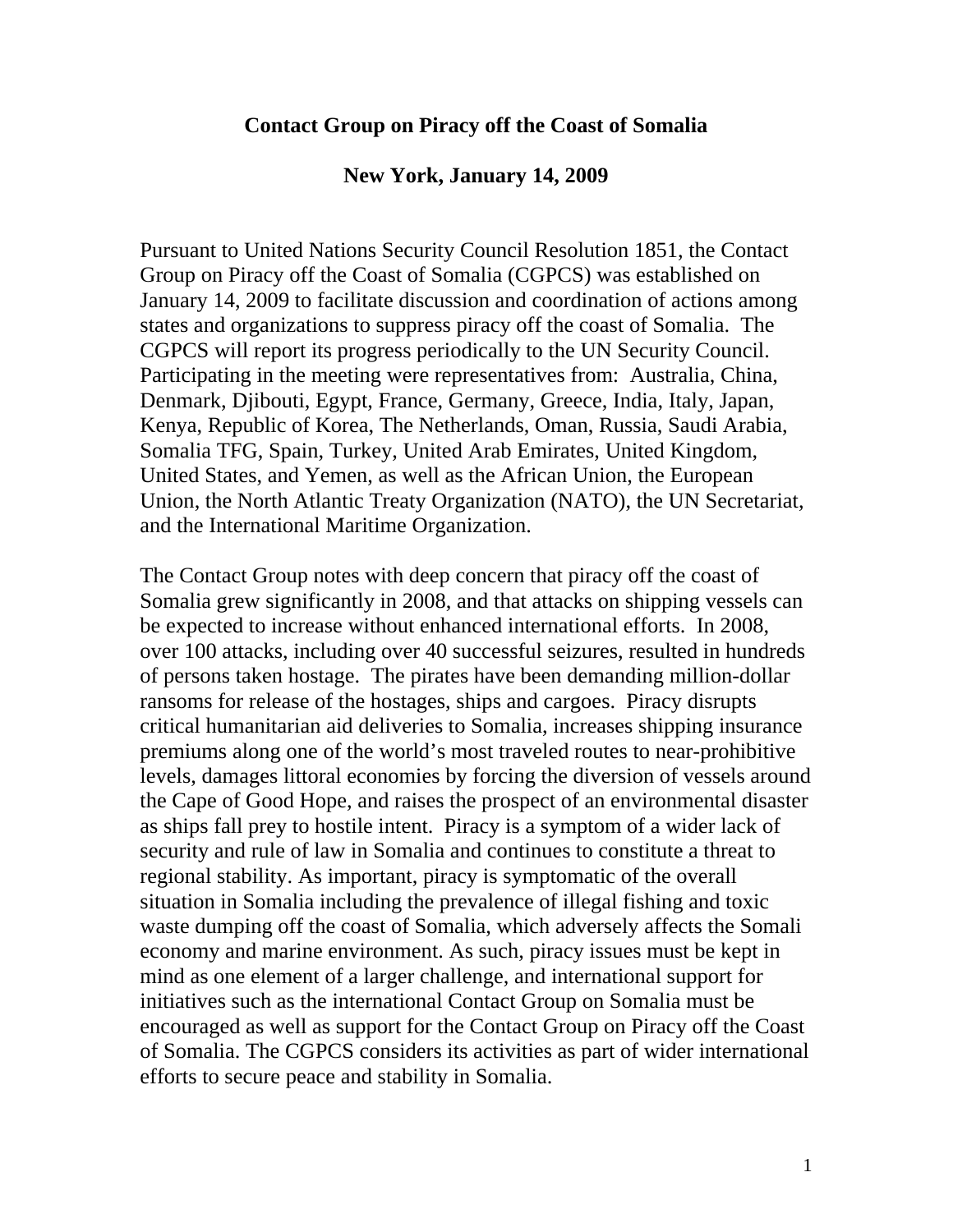As an international cooperation mechanism created pursuant to Security Council resolution 1851 to act as a point of contact between and among states, regional and international organizations on aspects of combating piracy and armed robbery at sea off Somalia's coast, the CGPCS will inform the UN Security Council on a regular basis of the progress of its activities, including through providing relevant information to the UN Secretary General for possible incorporation into his periodic reports to the Council.

The CGPCS emphasizes the primary role of Somalia itself in rooting out piracy and armed robbery at sea and the importance of assisting Somalia in strengthening its own operational capacity to fight piracy and bring to justice those involved in piracy.

The Contact Group on Piracy off the Coast of Somalia applauds the efforts countries, industry, and regional and international organizations have taken to address the piracy problem pursuant to Security Council resolutions. Of particular note, the CGPCS applauds the counter-piracy operations that individual nations, Combined Maritime Forces (CMF), NATO and the EU have undertaken during the last six months.

Pursuant to UNSCR 1851, States and regional organizations fighting piracy and armed robbery at sea off the coast of Somalia will consider creating a center in the region to coordinate information relevant to piracy and armed robbery at sea off the coast of Somalia (the Counter-Piracy Coordination Center) as soon as possible in 2009. Pending the establishment of such a center, the Contact Group will look to put interim arrangements in place. The CGPCS asks participating states, international and regional organizations to support both the interim and follow-on facilities.

The Contact Group on Piracy off the Coast of Somalia agrees that better operational information is needed in order to address the problem of piracy off the coast of Somalia, and calls on members to contribute additional operational information and surveillance assets to the region.

The Contact Group on Piracy off the Coast of Somalia recognizes the importance of apprehending and prosecuting suspected pirates. The CGPCS calls on state parties to implement their obligations under relevant treaties and applicable international law, including in particular the UN Convention on the Law of the Sea with respect to suppressing piracy, establishing jurisdiction, and accepting delivery of suspected pirates, and to discuss, as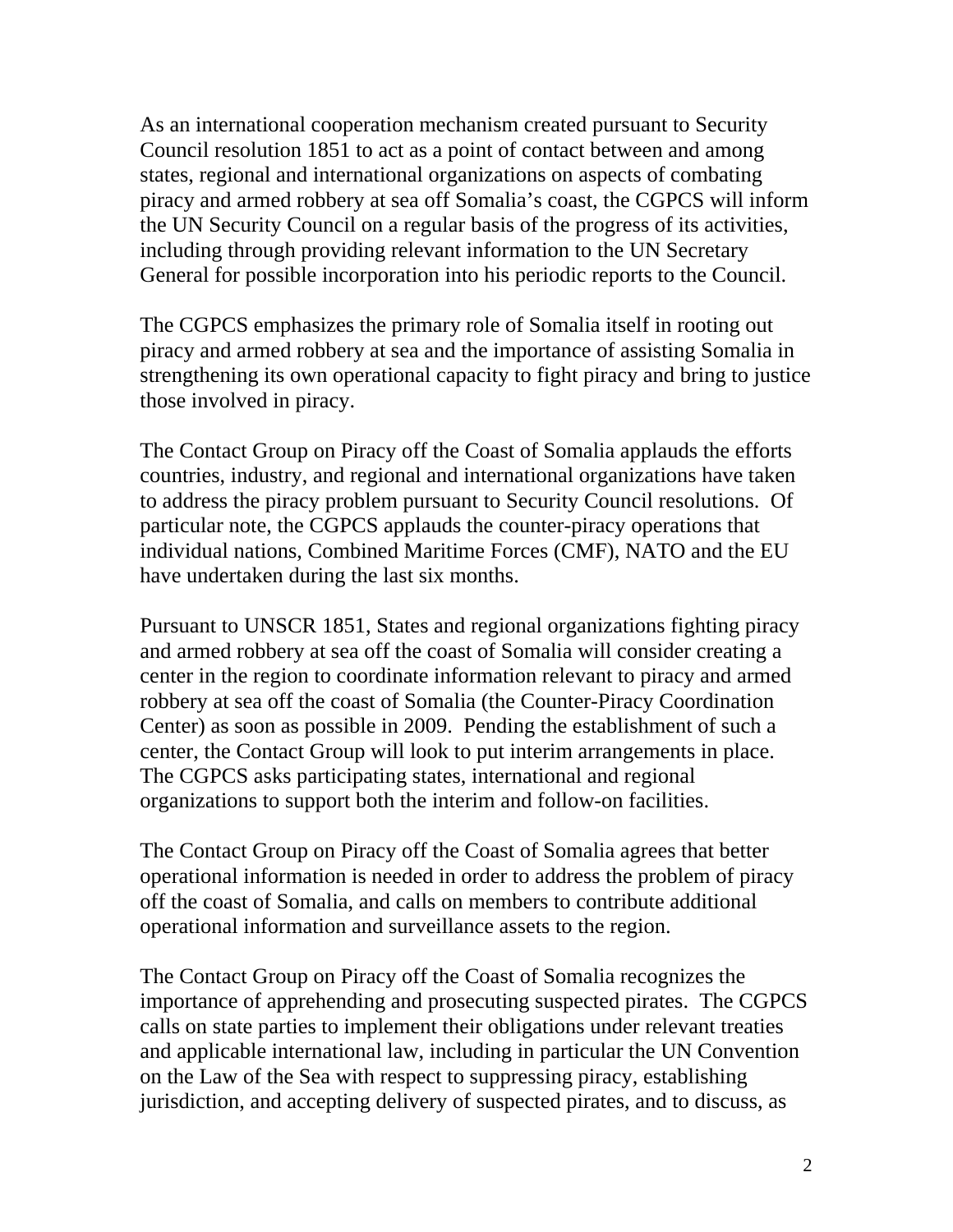appropriate, the applicability of other international instruments including the 1988 Convention for the Suppression of Unlawful Acts Against the Safety of Maritime Navigation ("SUA Convention"), and the UN Convention Against Transnational Organized Crime.

The CGPCS will examine practical options for strengthening the ability of countries willing to detain and prosecute suspected pirates. It will also examine options for developing other mechanisms to address piracy, including international judicial mechanisms. The Group welcomes the efforts of States, the UN Office on Drugs and Crime, and the UN Development Program to build judicial capacity and commends the Government of Kenya in particular for supporting the prosecution of suspected pirates. The Contact Group on Piracy off the Coast of Somalia notes the work of the maritime shipping industry and the International Maritime Organization (IMO) to establish measures to prevent and suppress acts of piracy and armed robbery for commercial vessels transiting the region. International maritime industry groups have taken efforts to address the piracy threat. Of note is the adoption by the world's leading shipping, cargo, and insurance organizations of a set of common best management practices which were based on recommendations by the EU's Maritime Security Center – Horn of Africa (MSC-HOA). The CGPCS will continue to work with the IMO, shipping industry representatives, and shipping companies to increase the distribution and voluntary employment of best practices and threat information.

The Contact Group on Piracy off the Coast of Somalia reaffirms its respect for Somalia's sovereignty, territorial integrity, and sovereign rights over natural resources, and its participants ensure that their flagged vessels respect these rights.

The CGPCS offers participation to any nation or international organization making a tangible contribution to the counter-piracy effort, or any country significantly affected by piracy off the coast of Somalia. As such, the Contact Group extends invitations to Belgium, Norway, Sweden, and the Arab League.

The CGPCS identified six related focus areas: improving operational and information support to counter-piracy operations, establishing a counterpiracy coordination mechanism, strengthening judicial frameworks for arrest, prosecution and detention of pirates, strengthening commercial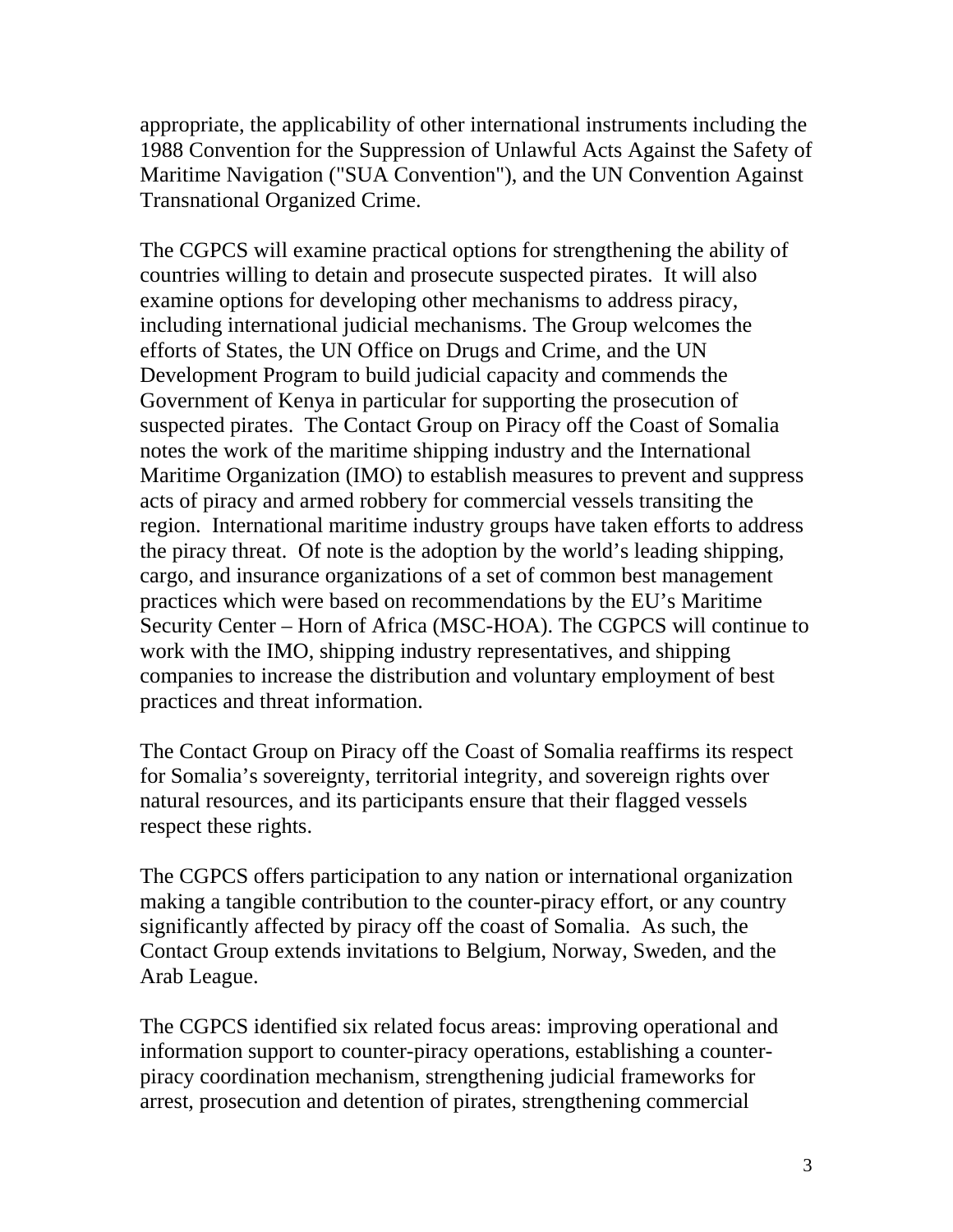shipping self-awareness and other capabilities, pursuing improved diplomatic and public information efforts, and tracking financial flows related to piracy.

The participants agreed to establish four working groups in which all CGPCS parties may participate, to address the focus areas. Working Group 1 will address activities related to military and operational coordination and information sharing and the establishment of the regional coordination center, and will be convened by the United Kingdom with the support of the International Maritime Organization. Denmark will convene Working Group 2 to address judicial aspects of piracy with the support of UNODC. The United States agreed to convene Working Group 3 to strengthen shipping self-awareness and other capabilities, with the support of IMO. Egypt agreed to convene Working Group 4 to improve diplomatic and public information efforts on all aspects of piracy.

Additionally, participating states affirmed the importance of attention to financial flows to pirates and their activities and decided to remain seized of the issue. The CGPCS also calls on international bodies that track illicit financial flows to examine the question of such flows to pirates and their operations and to report as appropriate to the CGPCS and other groups concerned with the issue.

The Contact Group on Piracy off the Coast of Somalia agreed to establish a small Secretariat to support scheduling and reporting on the outcomes of meetings of the Contact Group and the working groups. The CGPCS requests appropriate and relevant organizations and agencies to contribute to the Secretariat.

The Contact Group on Piracy off the Coast of Somalia recognizes that the international community of interest is far greater than the participation of States in the CGPCS, and pledges to inform the larger community of all significant CGPCS conclusions, rationale and activities. It recognizes that effective coordination of activities to eradicate piracy requires coordination among the entire international community, and so remains open to receiving input from CGPCS and non-CGPCS members.

The Contact Group on Piracy off the Coast of Somalia plans to meet again in March 2009 to review the progress and direction of the four working groups